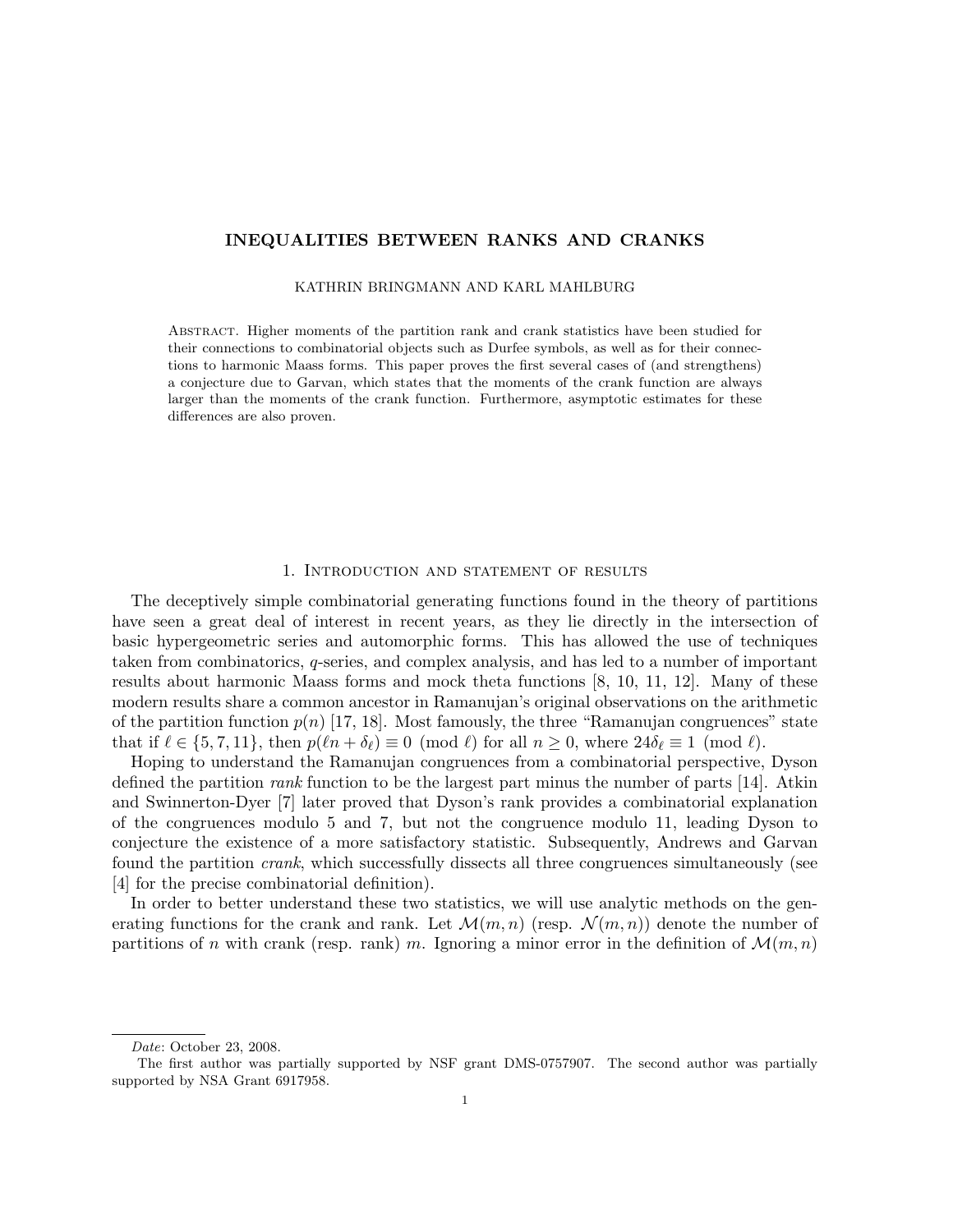when  $n = 1$ , the two-parameter generating functions may be written as [4, 7]

$$
C(x;q) := \sum_{\substack{m \in \mathbb{Z} \\ n \ge 0}} \mathcal{M}(m,n)x^m q^n = \prod_{n \ge 1} \frac{1 - q^n}{(1 - xq^n)(1 - x^{-1}q^n)} = \frac{1 - x}{(q)_{\infty}} \sum_{n \in \mathbb{Z}} \frac{(-1)^n q^{n(n+1)/2}}{1 - xq^n},
$$
  

$$
R(x;q) := \sum_{\substack{m \in \mathbb{Z} \\ n \ge 0}} \mathcal{N}(m,n)x^m q^n = \sum_{n \ge 0} \frac{q^{n^2}}{(xq;q)_n(x^{-1}q;q)_n} = \frac{1 - x}{(q)_{\infty}} \sum_{n \in \mathbb{Z}} \frac{(-1)^n q^{n(3n+1)/2}}{1 - xq^n}.
$$

Remark. Although the final expressions for  $C(x; q)$  and  $R(x; q)$  appear quite similar, their analytic behavior is markedly different. For example, if  $x \neq 1$  is a fixed root of unity, then  $C(x; q)$  is (essentially) a meromorphic modular form [16], whereas  $R(x; q)$  is (essentially) the holomorphic part of a harmonic Maass form [12]. It is therefore somewhat surprising that we are able to compare the coefficients  $\mathcal{M}(m, n)$  and  $\mathcal{N}(m, n)$  with the precision described below.

In addition to the crank and rank statistics, we are also interested in their weighted moments. In particular, for even integers k, define the k-th rank (resp. crank) moments as

$$
M_k(n) := \sum_{m \in \mathbb{Z}} m^k \mathcal{M}(m, n),
$$
  

$$
N_k(n) := \sum_{m \in \mathbb{Z}} m^k \mathcal{N}(m, n).
$$

Both the crank and rank moments vanish when  $k$  is odd due to the symmetries of the statistics [6].

A number of recent works highlight the importance of these moments within the theory of partitions and congruences; for example, studies of the smallest parts partition function  $spt(n)$  [2] and Durfee symbols [3, 10] relied heavily on the intrinsic combinatorial connections to crank and rank moments. Our main focus in this note are unpublished observations of Garvan regarding the relative size of the crank and rank moments.

**Conjecture** (Garvan). Let  $k \geq 2$  be an even integer.

- (1) For all  $n \geq 2$ , we have  $M_k(n) > N_k(n)$ .
- (2) As  $n \to \infty$ , we have  $M_k(n) \sim N_k(n)$ .

Remark. The case  $k = 2$  follows from work of Andrews [2], who showed directly from the generating functions that the smallest parts partition function satisfies

$$
spt(n) = \frac{1}{2} (M_2(n) - N_2(n)) > 0.
$$

Remark. Garvan's conjecture can be interpreted as stating that the distribution of the crank statistic is slightly "wider" than that of the rank, but not significantly so. This is unexpected, as there is little about the combinatorial definitions of the crank and rank that suggest any close relations.

We believe that a much stronger statement holds, and adopt the following notation for the difference between the crank and rank moments:

$$
D_k(n) := M_k(n) - N_k(n). \tag{1.1}
$$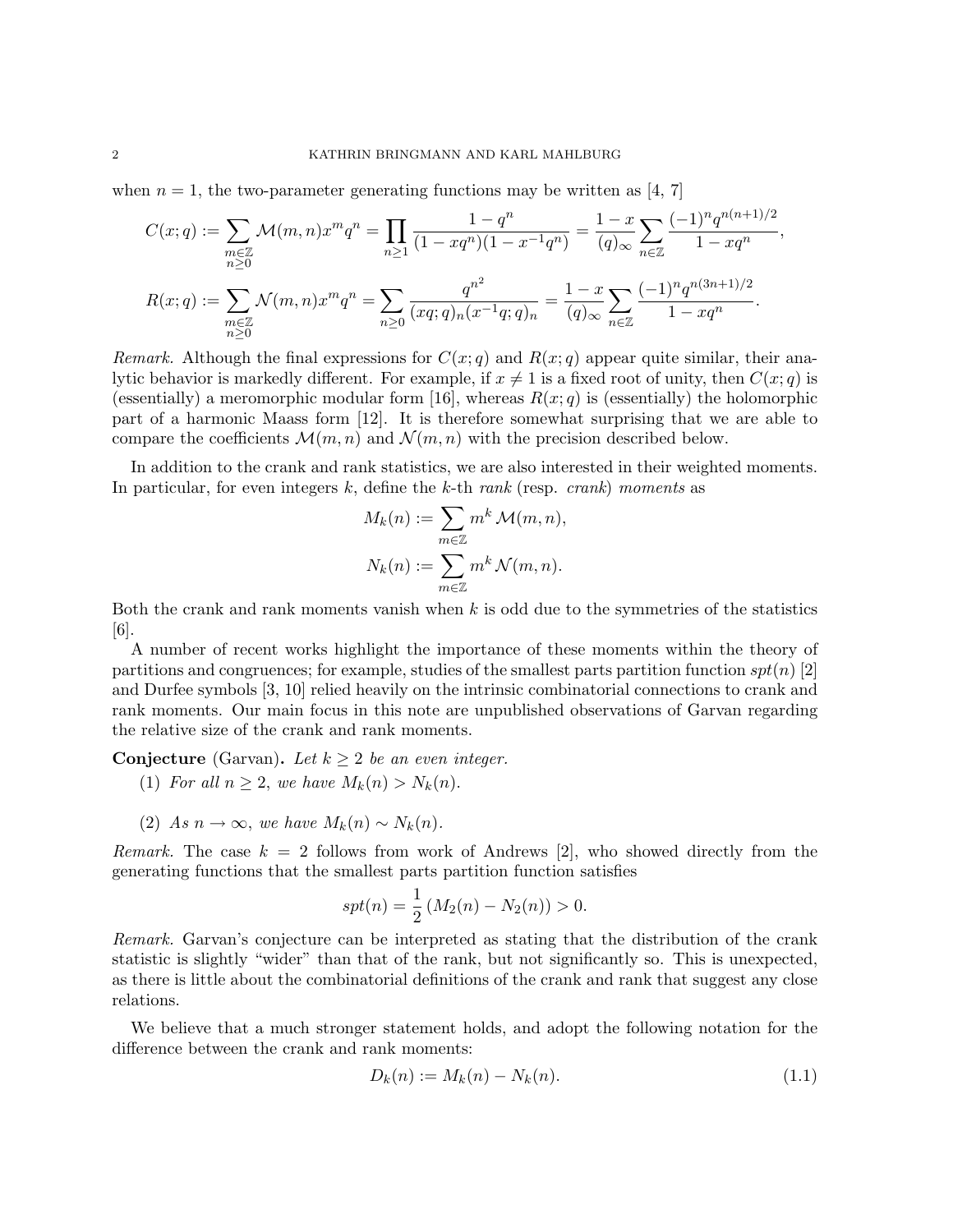**Conjecture 1.1.** Suppose that  $k \geq 2$  is even.

(1) As  $n \to \infty$ ,

$$
M_k(n) \sim N_k(n) \sim \alpha_k \cdot n^{\frac{k}{2}} p(n),
$$

where  $\alpha_k \in \mathbb{Q}_{\geq 0}$ .

(2) Garvan's inequality holds for all n, and as  $n \to \infty$ ,

$$
D_k(n) \sim \beta_k n^{\frac{(k-1)}{2}} \cdot p(n),
$$

where  $\beta_k \in$  $\frac{\sqrt{6}}{\pi}$  Q is positive.

In this paper, we prove asymptotic formulae that confirm the plausibility of the conjecture.

**Theorem 1.2.** For even  $k \geq 2$ , there exist rational constants  $\alpha_k, \alpha'_k$  such that

$$
M_k(n) \sim \alpha_k \cdot n^{\frac{k}{2}} p(n),
$$
  

$$
N_k(n) \sim \alpha'_k \cdot n^{\frac{k}{2}} p(n).
$$

It is difficult to write down general formulas for  $\alpha_k$  and  $\alpha'_k$ , which is the chief obstacle in proving the conjecture for all  $k$ . However, we calculate these constants explicitly in order to (essentially) prove the first two cases of the conjecture.

**Theorem 1.3.** If  $k = 2, 4$ , then Conjecture 1.1 holds for sufficiently large n.

Remark. It should be possible to extend the inequalities from part (2) of Garvan's conjecture to all n using known methods, although the estimates required are rather technical (see  $[8]$  for a related example and [11] for a more general setting).

The bulk of the paper is in Section 2, where we prove Theorem 1.3 (Theorem 1.2 will follow as a corollary of the arguments used in the proof). Section 3 follows with some concluding remarks about partition combinatorics.

# 2. Rank-crank relations and proofs

We begin with the case  $k = 2$  and determine the asymptotic behavior of  $D_2(n)$ , providing the exact values for the constants from Conjecture 1.1.

Theorem 2.1. As  $n \to \infty$ ,

$$
M_2(n) \sim N_2(n) \sim 2n p(n).
$$

Moreover, as  $n \to \infty$ ,

$$
D_2(n) \sim \frac{2}{(24n-1)^{\frac{1}{4}}} I_{\frac{1}{2}}(y) \sim \frac{2\sqrt{6n}}{\pi} p(n),
$$

where  $I_n$  denotes the (modified) Bessel function of order n and

$$
y_n := \frac{\pi\sqrt{24n-1}}{6}.
$$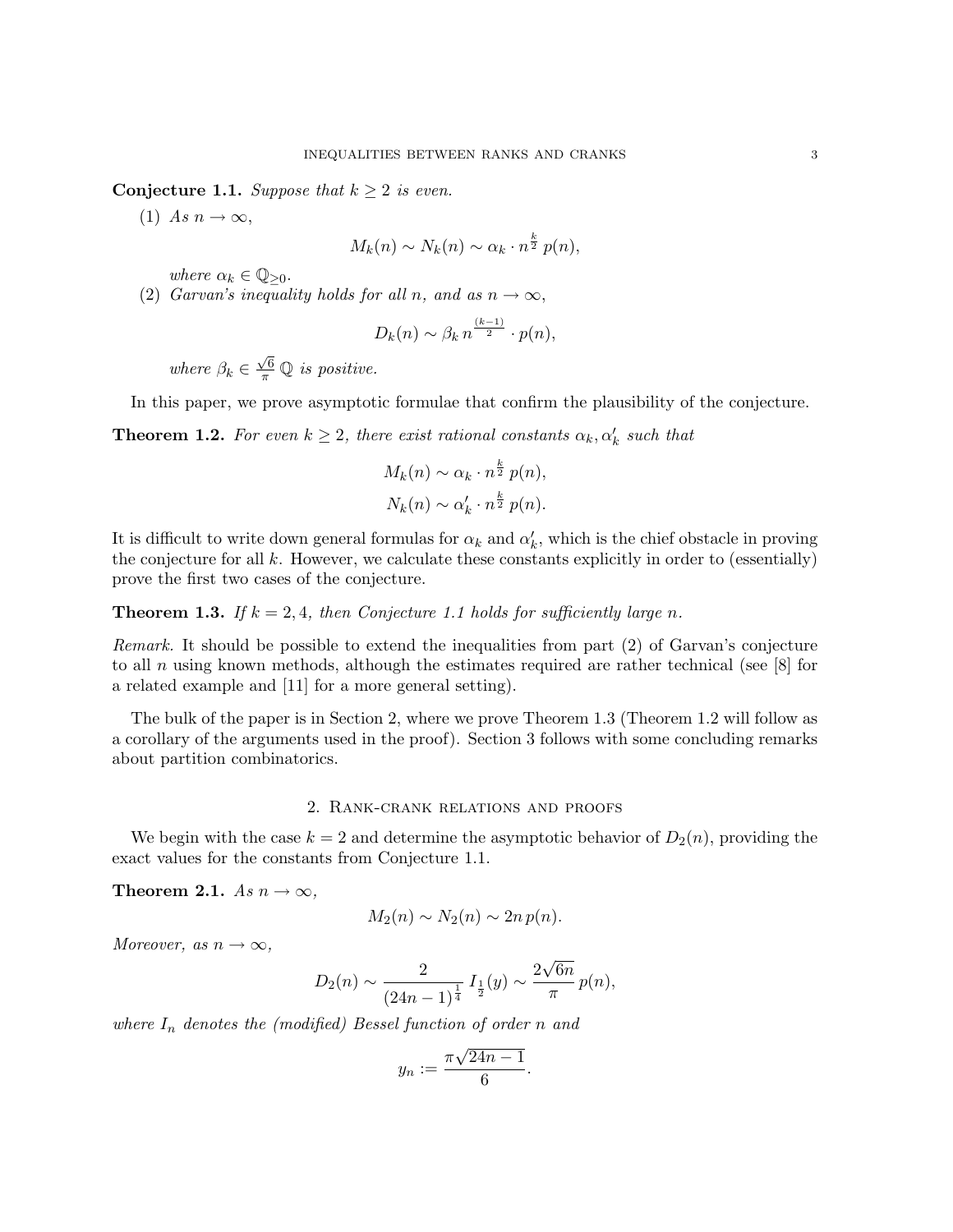Proof. Works of Dyson [15] and Andrews [2] show, respectively, that

$$
M_2(n) = 2np(n), \t\t(2.1)
$$

$$
N_2(n) = 2\eta_2(n), \t\t(2.2)
$$

where  $\eta_2(n)$  is the number of 2-marked Durfee symbols of n. Moreover, as  $n \to \infty$ , (see [1] Chapter 5)

$$
p(n) \sim \frac{2\pi}{(24n-1)^{\frac{3}{4}}} I_{\frac{3}{2}}(y_n). \tag{2.3}
$$

Furthermore, we obtain from [9]

$$
\eta_2(n) \sim -\frac{3}{2(24n-1)^{\frac{1}{4}}} I_{\frac{1}{2}}(y_n) + \frac{\pi (24n-1)^{\frac{1}{4}}}{12} I_{-\frac{1}{2}}(y_n) + \frac{\pi}{12(24n-1)^{\frac{3}{4}}} I_{\frac{3}{2}}(y_n).
$$

This gives

$$
D_2(n) \sim \frac{2\pi}{(24n-1)^{\frac{3}{4}}} \left( \frac{1}{12} (24n-1) I_{\frac{3}{2}}(y_n) - \frac{(24n-1)}{12} I_{-\frac{1}{2}}(y_n) \right) + \frac{3}{(24n-1)^{\frac{1}{4}}} I_{\frac{1}{2}}(y_n).
$$

We now use the general Bessel function relation (see [5] for this and other basic facts)

$$
I_{a+1}(y) - I_{a-1}(y) = -\frac{2a}{y} I_a(y),
$$
\n(2.4)

which specializes to

$$
I_{\frac{3}{2}}(y_n) - I_{-\frac{1}{2}}(y_n) = -y_n^{-1} I_{\frac{1}{2}}(y_n)
$$
\n(2.5)

when  $a = 1/2$ . We will also repeatedly use the fact that

$$
I_a(y) \sim \frac{e^y}{\sqrt{2\pi y}}.\tag{2.6}
$$

This yields the asymptotic

$$
D_2(n) \sim \frac{2}{(24n-1)^{\frac{1}{4}}} I_{\frac{1}{2}}(y_n),
$$

and since  $(2.3)$  and  $(2.6)$  show that this difference is smaller than the asymptotic for  $M_2(n)$  in (2.1), we have also proved that

$$
N_2(n) \sim M_2(n).
$$

 $\Box$ 

We next consider the case  $k = 4$ .

Theorem 2.2. As  $n \to \infty$ ,

$$
M_4(n) \sim N_4(n) \sim \frac{7\pi}{120} (24n - 1)^{\frac{5}{4}} I_{-\frac{5}{2}}(y_n) \sim \frac{84}{5} n^2 p(n),
$$

$$
M_4(n) - N_4(n) \sim \frac{24\sqrt{6}}{\pi} n^{\frac{3}{2}} p(n).
$$

**Corollary 2.3.** Garvan's conjecture is true if  $k = 4$  and n is sufficiently large.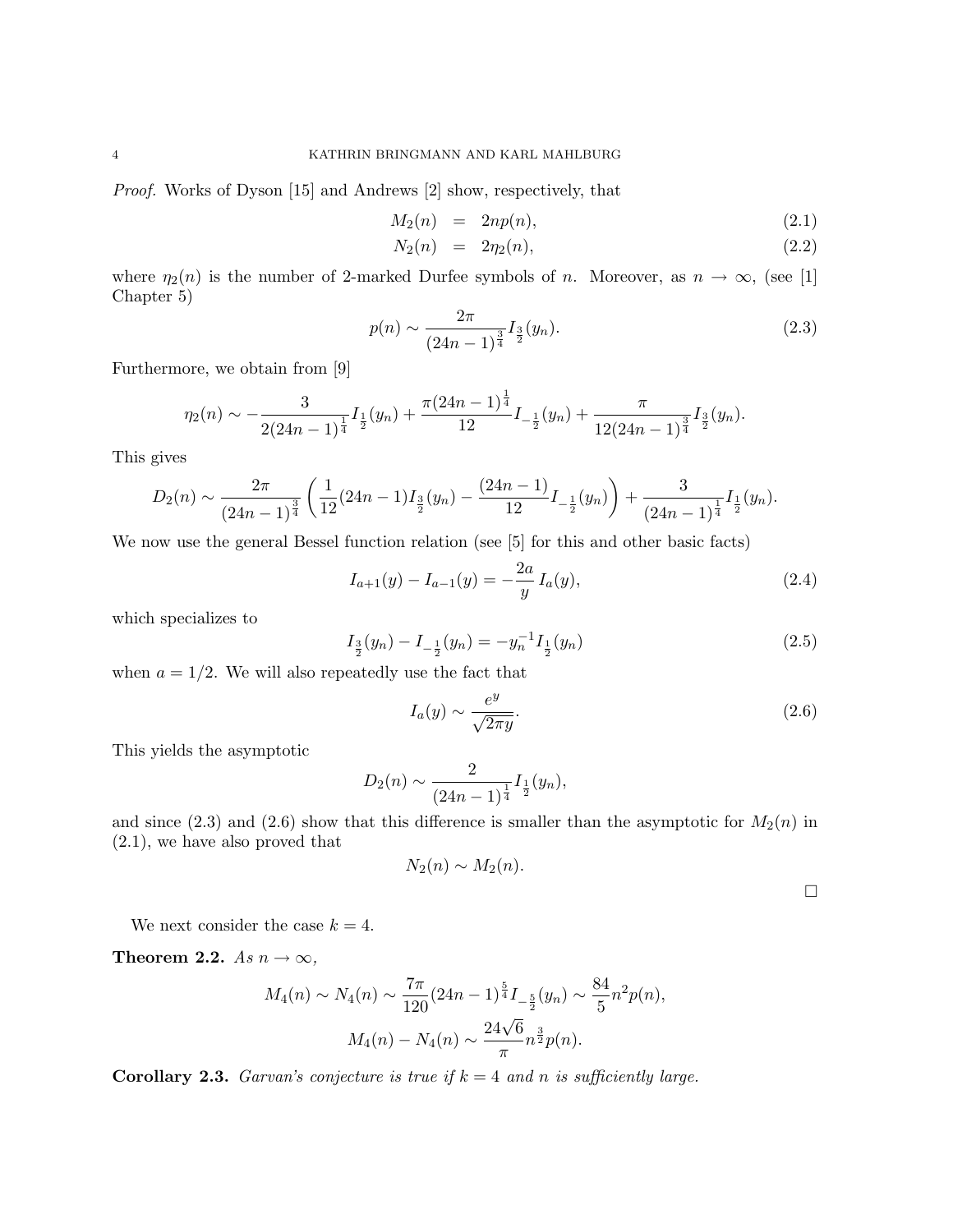Proof. Atkin and Garvan's rank-crank PDE [6] formula (5.6) gives the relation

$$
-D_4(n) = \frac{2}{3}(-3n-1)M_2(n) + \frac{5}{3}M_4(n) + (-12n+1)N_2(n)
$$
  
= 
$$
-D_2(n) + \frac{1}{3}M_2(n) + 12nD_2(n) - 14nM_2(n) + \frac{5}{3}M_4(n).
$$
 (2.7)

We have written the terms in this way because the crank moments can be explicitly written in terms of modular forms, and we (recursively) have bounds for the lower difference function  $D_2(n)$ . Since we aim to show that  $D_4(n) \sim *n^{3/2}p(n)$ , Theorem 2.2 allows us to ignore all terms of the form  $*D_2(n)$  and  $*M_2(n)$ . Among the other terms, the only one that requires additional work is the final summand.  $\chi$ From [6] formula (4.7) we know that

$$
\frac{5}{3} \sum_{n} M_4(n) q^n = \frac{10}{3} P \left( \Phi_3 + 6 \Phi_1^2 \right), \tag{2.8}
$$

where  $P(q) := \prod_{n=1}^{\infty} (1 - q^n)^{-1}$  is the partition generating function, and for j odd

$$
\Phi_j(q):=\sum_{n=1}^\infty \sigma_j(n)\,q^n,
$$

with  $\sigma_j$  being the jth divisor sum. These functions can be written in terms of the classical Eisenstein series

$$
E_n(\tau) := 1 - \frac{2n}{B_n} \Phi_{n-1}(q),
$$

where *n* is even and  $B_n$  is the *n*th Bernoulli number.

We next use the Hardy-Littlewood circle method [1] to determine the asymptotic growth coming from (2.8). Let  $q := e^{-2\pi z}$ , Re $(z) > 0$ ,  $q_1 := e^{-\frac{2\pi}{z}}$ . Then we have the transformation law

$$
E_k(q) = (iz)^{-k} E_k(q_1) \quad \text{if } k > 2,
$$
  
\n
$$
E_2(q) = (iz)^{-2} E_2(q_1) + \frac{6}{\pi z}.
$$
\n(2.9)

In general, if we wish to estimate the coefficients in an expression of the form

$$
\sum_{n} a(n)q^{n} = c P(q)g(q_{1})z^{-k} + \dots,
$$
\n(2.10)

where c is a constant and  $g(q)$  has a holomorphic q-series expansion

$$
g(q) = 1 + \sum_{n>0} a(n)q^n,
$$

then the asymptotic contribution to  $a(n)$  due to the term highlighted in (2.9) is

$$
c \cdot 2\pi (24n - 1)^{\frac{k}{2} - \frac{3}{4}} I_{\frac{3}{2} - k}(y_n). \tag{2.11}
$$

This can be seen in the asymptotic formulas of [9]. Again, since our asymptotic aim is  $n^{3/2}p(n)$ ,  $(2.11)$  implies that we may ignore all terms with weight  $k < 3$ . We first consider

$$
\frac{10}{3}P(q)\Phi_3(q) = \frac{10}{3}\frac{P(q)}{240} (E_4(q) - 1) = \frac{P(q)}{72} (z^{-4}E_4(q_1) - 1).
$$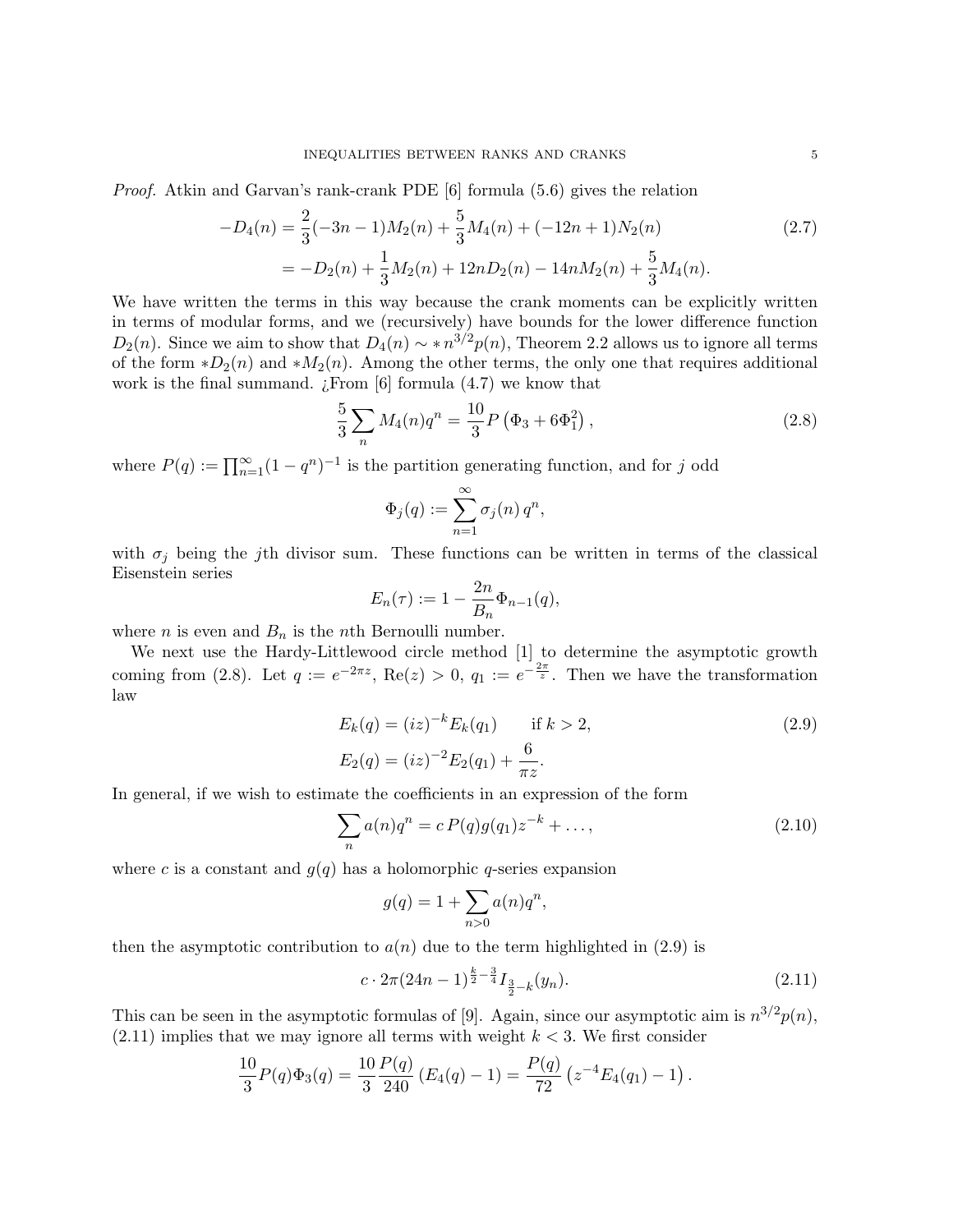By the above considerations, this term contributes

$$
\frac{\pi}{36}(24n-1)^{\frac{5}{4}}I_{-\frac{5}{2}}(y_n).
$$

We next consider

$$
20P(q)\Phi_1^2(q) = 20\frac{P(q)}{24^2} (1 - E_2(q))^2 = \frac{5}{144}P(q)\left(1 + z^{-2}E_2(q_1) - \frac{6}{\pi z}\right)^2.
$$

The asymptotic contribution from this is

$$
\frac{5}{144}\left(2\pi(24n-1)^{\frac{5}{4}}I_{-\frac{5}{2}}(y_n)-24(24n-1)^{\frac{3}{2}}I_{-\frac{3}{4}}(y_n)\right).
$$

Thus the first and second terms in the asymptotic expansion of  $M_4(n)$  are given by the following (the first gives the constants from the theorem statement):

$$
\frac{5}{3}M_4(n) \sim \frac{5}{3} \left( \frac{7\pi}{120} (24n-1)^{\frac{5}{4}} I_{-\frac{5}{2}}(y_n) - \frac{1}{2} (24n-1)^{\frac{3}{4}} I_{-\frac{3}{2}}(y_n) \right).
$$

This gives

$$
-D_4(n) \sim \frac{24n}{(24n-1)^{\frac{1}{4}}} I_{\frac{1}{2}}(y_n) - \frac{56\pi n^2}{(24n-1)^{\frac{3}{4}}} I_{\frac{3}{2}}(y_n) + \frac{7\pi}{72} (24n-1)^{\frac{5}{4}} I_{-\frac{5}{2}}(y_n) - \frac{5}{6} (24n-1)^{\frac{3}{4}} I_{-\frac{3}{2}}(y_n).
$$

The terms involving  $I_{\frac{3}{2}}$  and  $I_{-\frac{5}{2}}$  are both larger than our claimed asymptotic, and thus we need them to cancel. We rewrite

$$
\frac{7\pi}{72}(24n-1)^{\frac{5}{4}}I_{-\frac{5}{2}}(y_n)=\frac{7\pi(24n-1)^2}{72(24n-1)^{\frac{3}{4}}}I_{-\frac{5}{2}}(y_n)\sim \frac{56\pi n^2}{(24n-1)^{\frac{3}{4}}}I_{-\frac{5}{2}}(y_n).
$$

We now use the relation (2.5) as well as the  $a = -3/2$  case of (2.4):

$$
I_{-\frac{5}{2}}(y) = I_{-\frac{1}{2}}(y) - \frac{3}{y}I_{-\frac{3}{2}}(y).
$$

Combining all of this gives

$$
-D_4(n) \sim \frac{24n}{(24n-1)^{\frac{1}{4}}}\left[ \frac{1}{2}(y_n) - \frac{5}{6}(24n-1)^{\frac{3}{4}}\right] \left[ \frac{36n^2}{(24n-1)^{\frac{5}{4}}}\left( \frac{1}{2}(y_n) - 3I_{-\frac{3}{2}}(y_n) \right) \right]
$$

$$
\sim \frac{-24\sqrt{6}n^{\frac{3}{2}}}{\pi}p(n).
$$
  
In particular  $M_4(n) \sim N_4(n)$ .

The proof of Theorem 2.2 makes it clear that Conjecture 1.1 reduces to an identity and inequality involving Bernoulli numbers and binomial coefficients that arises by expanding the rank-crank PDE into Eisenstein series and removing all but the highest weight terms.

*Proof of Theorem 1.2.* The argument for proving the general asymptotics for  $M_k(n)$  and  $N_k(n)$ was outlined in the preceding proof of the case  $k = 4$ . Equation (4.8) in [6] states that

$$
\sum_{n} M_k(n)q^n = c_k P(q) \cdot H_k(q),\tag{2.12}
$$

where  $H_k(q)$  is in the ring generated by  $E_2, E_4, E_6$  with rational coefficients, and the highestweight terms have weight k. This is the general case of the identity seen in  $(2.8)$ ; the subsequent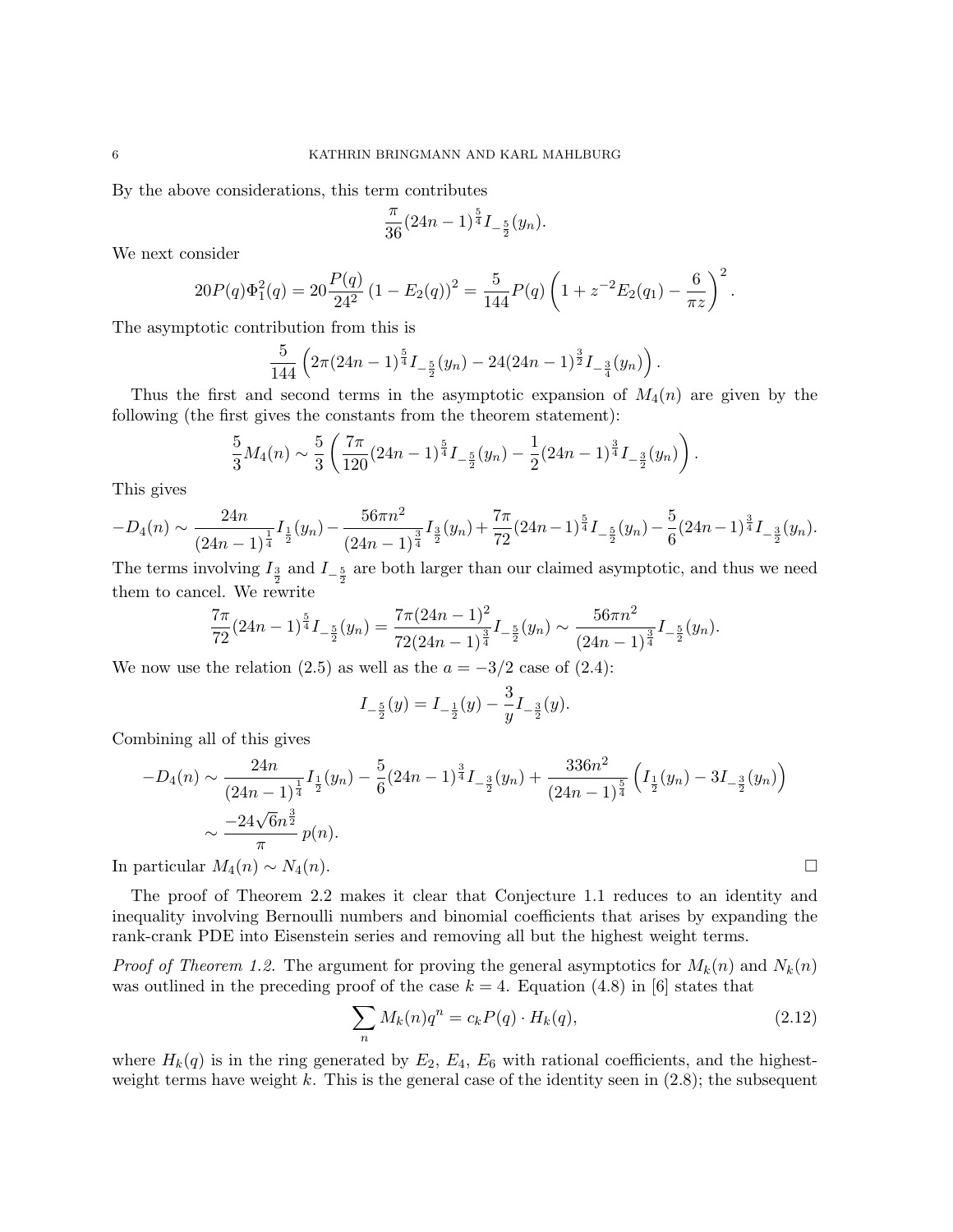discussion (including  $(2.9)$ ,  $(2.10)$ , and  $(2.6)$ ) implies the correct form of the asymptotic for  $M_k(n)$ .

Finally, the original form of the rank-crank PDE from [6] is not actually written with the term  $D_k(n)$  as in (2.7), but instead contains the term  $N_k(n)$  that can easily be expressed as a sum of terms involving  $N_{k'}(n)$  and  $M_{\ell}(n)$  for  $k' < k$  and  $\ell \leq k$ . An inductive argument combined with the asymptotic for  $M_k(n)$  gives the correct asymptotic form for  $N_k(n)$ .

### 3. Concluding remarks

Although we have proven the full strength of Conjecture 1.1 for  $k = 2, 4$ , using a general computational technique that should allow us to extend the result to any fixed  $k$ , it would still be appealing to have a combinatorial proof of Garvan's original conjecture. There are at least two such approaches that may be fruitful. First, recall that Andrews' definition of  $spt(n)$  as a "weighted" partition function, where each partition of  $n$  is counted according to the multiplicity of its smallest part. The fact that  $spt(n) = \frac{1}{2}D_2(n)$  suggests that higher  $D_k(n)$  might also correspond to other weighted partition functions.

A second approach is suggested by striking data that was inspired by observations of Alex Arkhipov during an undergraduate research project supervised by the second author. Define the crank and rank cumulation functions by

$$
\overline{\mathcal{M}}(m, n) := \sum_{r \leq m} \mathcal{M}(r, n),
$$

$$
\overline{\mathcal{N}}(m, n) := \sum_{r \leq m} \mathcal{N}(r, n).
$$

Note that if  $m > 0$ , then by symmetry  $\overline{\mathcal{M}}(m, n) = p(n) - \overline{\mathcal{M}}(-(m+1), n)$  (the same also holds for ranks).

An interesting phenomenon occurs when the cumulation functions are compared. In particular, if  $m < 0$ , then for all  $1 \le n \le 100$  (tested with MAPLE) we have

$$
\overline{\mathcal{N}}(m,n) \le \overline{\mathcal{M}}(m,n) \le \overline{\mathcal{N}}(m+1,n).
$$

By symmetry, the opposite inequalities hold for  $m > 0$ . This observation may also be stated in terms of ordered lists of partitions. Specifically, for  $1 \leq n \leq 100$ , there must be some re-ordering  $\tau_n$  of the partitions  $\lambda$  of n such that  $|crank(\lambda)| - |rank(\tau_n(\lambda))| = 0$  or 1, although we do not have an explicit combinatorial description of  $\tau_n$ . If this continues to hold for all n, then the Cauchy-Schwartz inequality implies that

$$
D_2(n) \le 2\sqrt{n} \, p(n),
$$

which is nearly as good as Theorem 2.1, and similar results would also hold for higher moments. Even if the differences are not all 0 or 1, as long as they are relatively "small" this approach still would lead to meaningful estimates.

### **REFERENCES**

- [1] G.E. Andrews, The theory of partitions, Cambridge University Press, Cambridge, 1998.
- [2] G. E. Andrews, *The number of smallest parts in the partitions of n*, to appear in J. Reine Angew. Math.
- [3] G. E. Andrews, Partitions, Durfee symbols, and the Atkin-Garvan moments of ranks, Invent. Math. 169 (2007), 37–73.